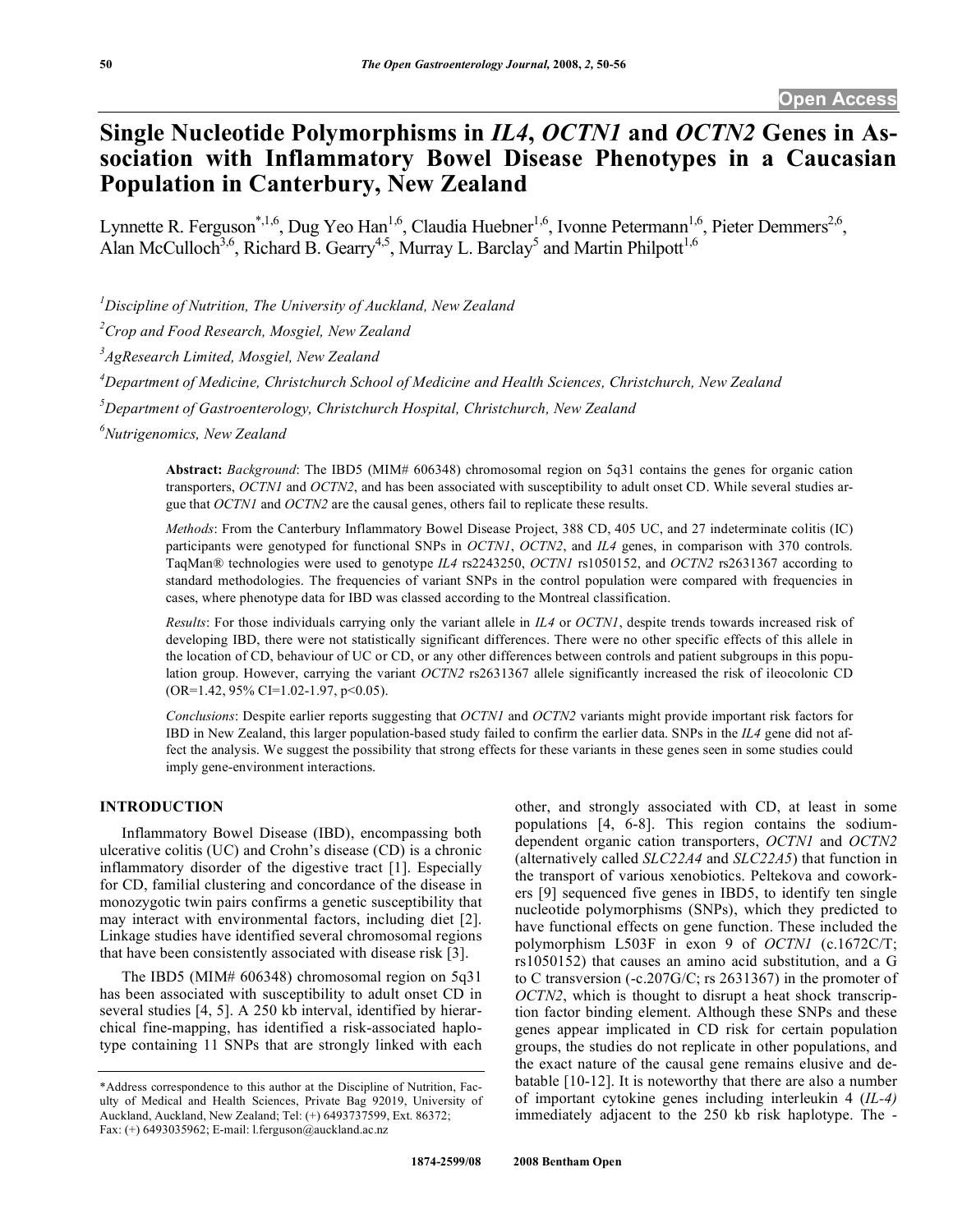590C/T SNP in this gene has been previously associated with autoimmune diseases such as type I diabetes and rheumatoid arthritis, and has been suggested as a possible causal variant in CD [13].

 Gründemann *et al.* [14] have shown that the fungal metabolite, ergothionine (ET) is the main physiological substrate of *OCTN1*. Taubert *et al*. [15] demonstrated that the amino acid substitution L503F is a gain of function polymorphism, resulting in a threefold higher substrate affinity and 50% higher initial transport capacity at low levels of ET  $(S10\mu\text{mol/l})$  in transfected HEK293 cells.

 A previous Auckland-based study suggested the possibility of an *OCTN1* and *OCTN2* haplotype associating with CD risk in New Zealand [16]. However, numbers and statistical significance were low, and we have failed to repeat this observation in our own larger Canterbury-based population.

# **MATERIALS AND METHODS**

#### **Study Participants**

 The cases in this study are a random subset of the Caucasian participants of the Canterbury Inflammatory Bowel Disease Project, which has been described in detail elsewhere [17]. The subset was identified as those who were willing to provide a second DNA sample for the new studies. All subjects consented to collection of peripheral blood for DNA extraction and genotyping in comparison with their clinical data for CD or UC, as defined using standard diagnostic criteria [18]. The Montreal Classification system allowed genotype-phenotype analysis to be performed [19].

 388 CD participants, 405 UC participants, and 27 indeterminate colitis (IC) participants were genotyped for this study, as described in Table **1**. All participants self-reported European ancestry, and patients who self-reported having any Maori or other non-Caucasian ancestry are not included.

 The 370 New Zealand Caucasian controls were selected at random from the electoral roll, comprising 93% of the population over eighteen years of age in Canterbury, New Zealand [20].

 **Applied Biosystems TaqMan®SNP Genotyping Assay.** SNPs were genotyped using the TaqMan MGB diallelic discrimination system. Probes and oligonucleotides were obtained from Applied Biosystems using the Assay-by-Design product (listed in Table **2**). The reactions were prepared by using 2x TaqMan Universal Master Mix, 40x SNP Genotyping Assay Mix, DNase-free water, 10 ng genomic DNA in a final volume of 5 ul per reaction. The PCR amplification was performed using the ABI Prism 7900 HT sequence-detector machine under the following conditions: 10 min 95°C enzyme activation followed by 40 cycles at 92°C for 15 sec and 60°C for 1min (annealing/extension). The allelic discrimination results were determined after the amplification by performing an endpoint read. To estimate genotype accuracy approximately 5% of the samples were genotyped in duplicate or triplicate for each of the markers. There were no conflicting duplicate genotypes among the 70 genotypes (60 for IL4) which could be compared to a duplicate genotype.

#### **Table 1. Summary of Clinical and Demographic Data for the Set of Caucasian IBD Patients**

|                                                            | <b>CD</b><br>n(%) | UC<br>n(%) | IC<br>n (%)  |
|------------------------------------------------------------|-------------------|------------|--------------|
| Gender                                                     |                   |            |              |
| Female                                                     | 249 (64.2)        | 214 (52.8) | 15 (55.6)    |
| Male                                                       | 139 (35.8)        | 191 (47.2) | 12(44.4)     |
| Age at first diagnosis                                     |                   |            |              |
| Below 17                                                   | 39 (10.0)         | 26(6.4)    | $\mathbf{0}$ |
| Between 17 and 40                                          | 199 (51.3)        | 184 (45.4) | 15 (55.6)    |
| Above 40                                                   | 150 (38.7)        | 195 (48.2) | 12(44.4)     |
| CD location                                                |                   |            |              |
| Ileal                                                      | 125 (32.2)        |            |              |
| Colonic                                                    | 169 (43.6)        |            |              |
| Ileocolonic                                                | 90 (23.2)         |            |              |
| Unknown $(U + UN)$                                         | 4(1.0)            |            |              |
| <b>UC</b> location                                         |                   |            |              |
| Proctitis                                                  |                   | 140 (34.6) | 3(11.1)      |
| Left colon                                                 |                   | 107(26.4)  | 5(18.5)      |
| Pancolitis                                                 |                   | 154 (38.0) | 19 (70.4)    |
| Unknown                                                    |                   | 4(1.0)     | 0            |
| Behaviour                                                  |                   |            |              |
| Non-stricturing,<br>non-penetrating perianal disease: With | 47 (21.5)         |            |              |
| Without                                                    | 172 (78.5)        |            |              |
| Stricturing perianal disease: With                         | 46 (38.0)         |            |              |
| Without                                                    | 75 (62.0)         |            |              |
| Penetrating perianal disease: With                         | 17 (35.4)         |            |              |
| Without                                                    | 31(64.6)          |            |              |
|                                                            |                   |            |              |
| Any relative with IBD: Yes (n=143)                         | 74 (19.1)         | 65 (16.1)  | 5(18.5)      |
| Bowel resection: Yes (n=214)                               | 142 (36.6)        | 70 (17.3)  | 2(7.4)       |
| Smoker at diagnosis: Yes (n=147)                           | 97 (25.7)         | 49 (12.3)  | 2(7.7)       |
| Ever used immunomodulators:<br>Yes $(n=296)$               | 203 (52.3)        | 86 (21.2)  | 8(29.6)      |
| <b>Extraintestinal manifestations:</b><br>Yes $(n=142)$    | 75 (19.3)         | 64 (15.8)  | 3(11.1)      |

#### **Statistical Analysis**

 The allelic trend test [21] and Fisher's exact genotypic test were used to compare case and control allele frequencies using the SAS version 9.1 (SAS Institute Inc., Cary, NC, USA). An exact test was used to test for departures from Hardy-Weinberg equilibrium (HWE) in the case and the control samples [22]. Allelic odds ratios and confidence intervals for the allelic odds ratio were calculated under the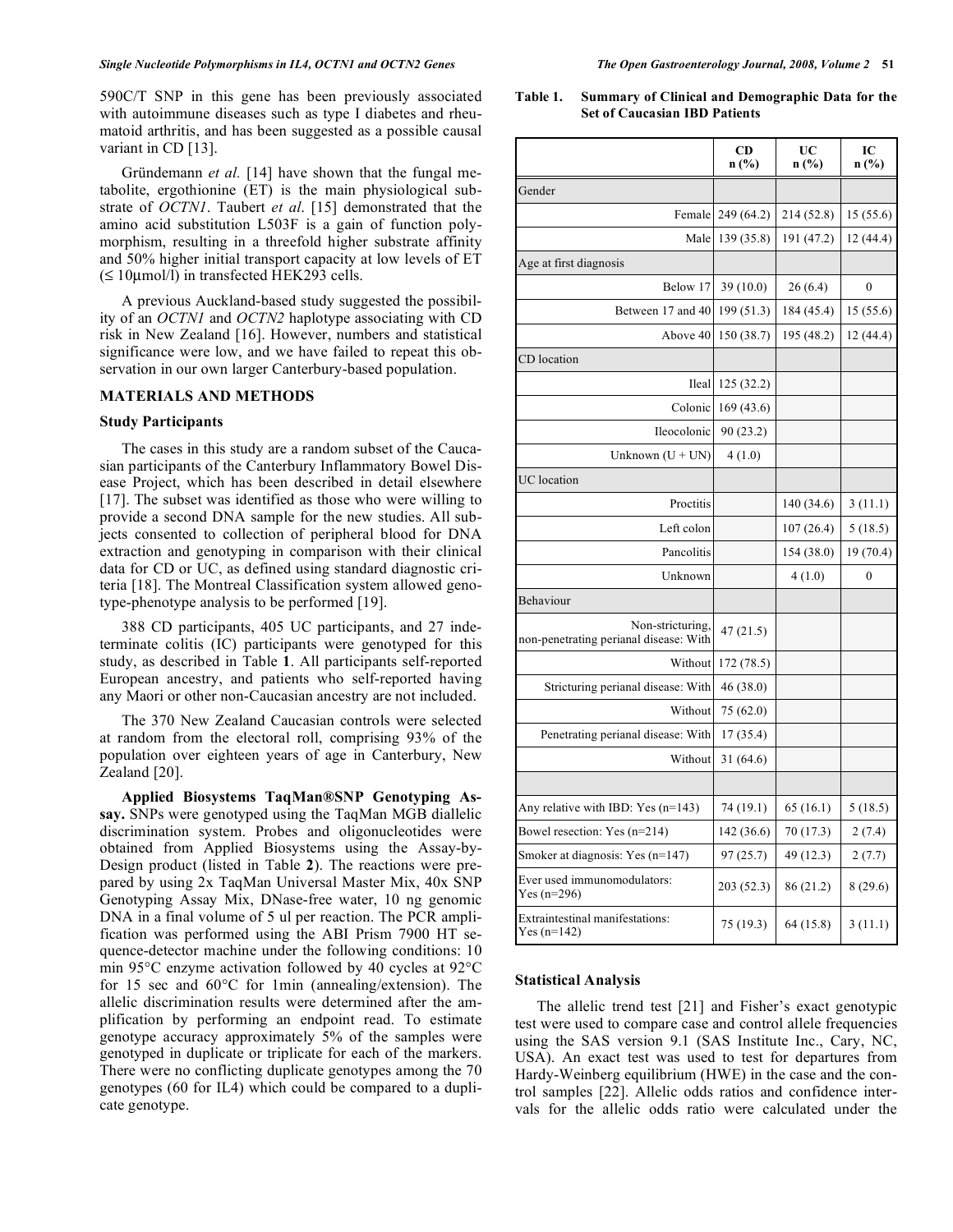| <b>TaqMan SNP Genotyping Assay</b> | <b>DNA</b> Sequence              |
|------------------------------------|----------------------------------|
| IL4 -590C/T forward primer         | 5' GACCTGTCCTTCTCAAAACACCTAA 3'  |
| IL4 -590C/T reverse primer         | 5' GGCAGAATAACAGGCAGACTCT 3'     |
| IL4 -590C/T VIC probe              | 5' CATTGTCCCCCAGTGCT 3'          |
| IL4 -590 $C/T$ FAM probe           | 5' CATTGTTCCCCAGTGCT 3'          |
| OCTN1 Leu503Phe forward primer     | 5' GGGTAGTCTGACTGTCCTGATTG 3'    |
| OCTN1 Leu503Phe _reverse primer    | 5' TCTGGAAGAGTCATTCCCAAACTTTC 3' |
| OCTN1 Leu503Phe VIC probe          | 5' AAGGGTGAGGATTC 3'             |
| OCTN1 Leu503Phe FAM probe          | 5' AAGGGTGAAGATTC 3'             |
| OCTN2 -207G/C forward primer       | 5' CCGCTCTGCCTGCCA 3'            |
| OCTN2 -207G/C reverse primer       | 5' GCGGCTGGCCTTACATAGG 3'        |
| OCTN2 -207G/C VIC probe            | 5' CAGGCCCGGAACC 3'              |
| OCTN2 -207G/C FAM probe            | 5' CAGGCCCGCAACC 3'              |

**Table 2. Primer and Probe Sequences for Custom Made TaqMan SNP Genotyping Assay for IL4, OCTN1, and OCTN2** 

assumption of HWE in the cases and the control groups. Within the region, HAPLO.SCORE in R [23], was used to estimate haplotypes and to test for association of these haplotypes within the case-control population.

#### **Results**

 The summary of demographic and clinical characteristics data for Caucasian IBD patients in this study is given in Table **1**. Data for *IL4*, *OCTN1*, and *OCTN2* hold the Hardy-Weinberg equilibrium (Table **3**). Table **3** also shows the genotype and allele counts between IBD patients and NZ Caucasians. Subgroup analysis is shown in Table **4**.

 For those individuals with CD carrying the variant *IL4* allele, there appeared to be a decreased probability that a close relative would be affected (OR=0.61, 95% CI=0.38- 0.98). However, there were no other statistically significant differences.

 There was no significant difference in the genotype and allele frequencies of the c.1672T polymorphism in the *OCTN1* gene between control subjects and IBD patients (both CD and UC). Table **4** gives the odds ratio for carrying the variant allele in CD or UC as compared with the control group. There were also no statistically significant specific effects of this allele in relation to the location of CD and UC, or CD behaviour in this population group.

 As concerns *OCTN2* c.-207 G/C, heterozygotes had a 1.5-fold increased risk (95% CI: 1.10-2.17, p=0.01) of developing UC as compared with individuals homozygous for the 207C allele (Table **3**). However, this did not extend to CC homozygotes (OR=1.20, 95% CI: .81-1.76, p=0.82). The allele frequencies of the variant *OCTN2* c.-207 G/C were not significantly different between the IBD patients and control subjects. However, there was a statistically significant effect of the variant allele on the ileocolonic location of CD (Table **4**). This indicates that IBD patients who carry the C allele have a significantly higher risk of ileocolonic location of CD (OR=1.42, 95% CI=1.02-1.97).

#### **Haplotype Analysis of OCTN1 and OCTN2**

 Haplotype frequencies and association analyses were performed with respect to CD and UC in New Zealand IBD Caucasian patients and controls.

 Each two-SNP disequilibrium block was analysed using HAPLO.SCORE and Table **5** summarises the results of HAPLO.SCORE. A score for each haplotype (Hap-score) is calculated and p-value is also calculated for the significance of each Hap-score. A positive hap-score implies that the haplotype occurs more frequently in the CD or UC case group as compared with controls. The results indicate that no significant association between these haplotypes and either CD or UC cases, p=0.86 and p=0.87 respectively. In the analysis of the two SNPs (OCTN1, and OCTN2), the haplotypes in case and control subjects occur at equal frequencies in CD or UC case as compared with control subject population (p>0.05, Table **5**). In CD subjects, the frequency of haplotype TG was uncommon (0.7%), while haplotype CG was the most common (48.5%). Haplotype CG (49.6%) was the most common and haplotype TG (0.7%) was uncommon in the UC subjects.

# **Haplotype Analysis of** *IL4***,** *OCTN1***, and** *OCTN2*

 Haplotype frequencies and association analyses were performed with respect to CD and UC in New Zealand IBD Caucasian patients and controls. Each three-SNP disequilibrium block was analysed using HAPLO.SCORE and Table **5** summarises the results of HAPLO.SCORE. A score for each haplotype (Hap-score) is calculated and p-value is also calculated for the significance of each Hap-score. A positive hap-score implies that the haplotype occurs more frequently in the CD or UC case group as compared with controls. The results indicate that no significant association between these haplotypes and either CD or UC cases,  $p=0.79$  and  $p=0.47$ respectively. In the analysis of the three SNPs (IL4, OCTN1, and OCTN2), the haplotypes in case and control subjects occur at equal frequencies in CD or UC case as compared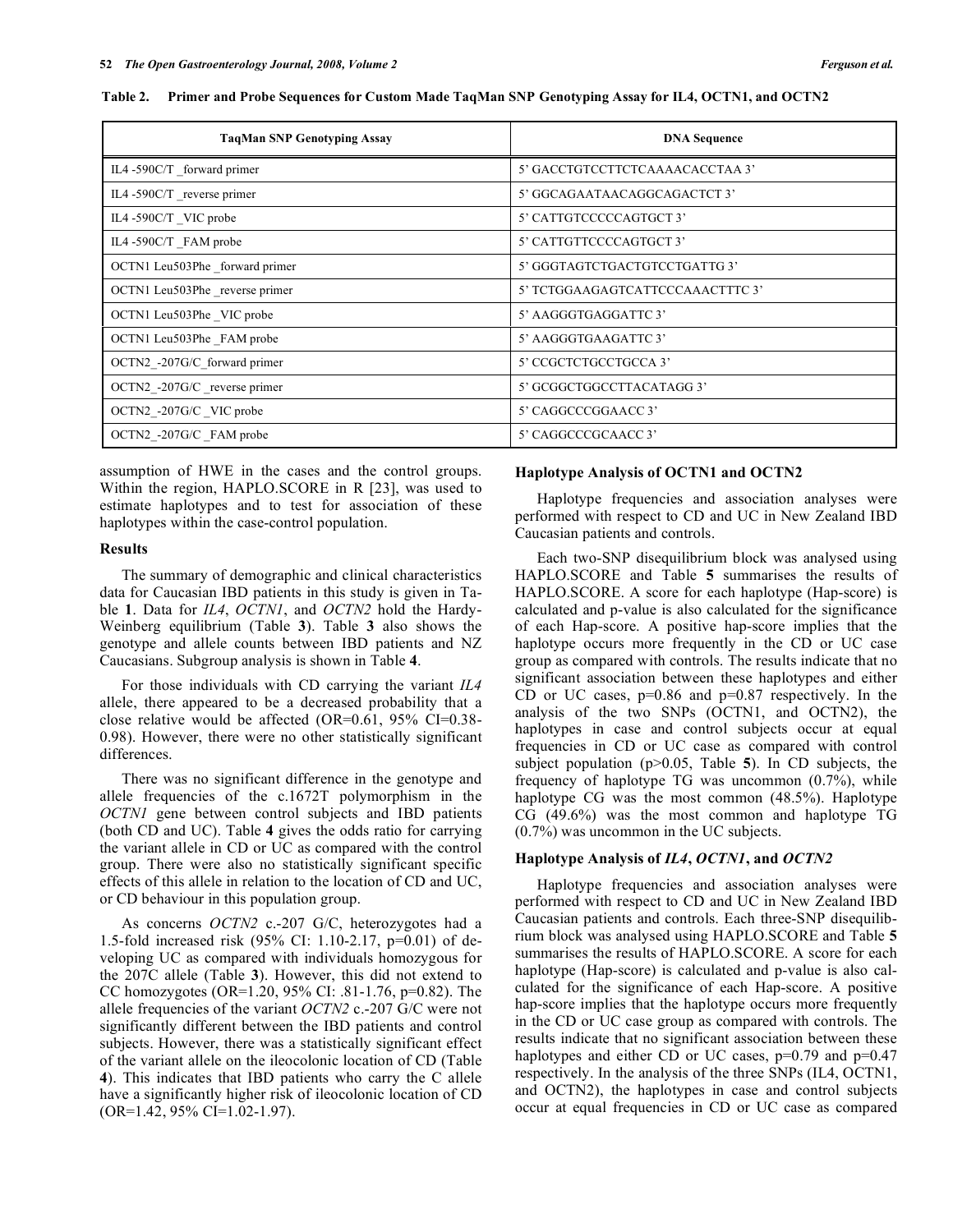| <b>SNP</b>       | <b>Controls</b> |                  | CD                  |            | <b>UC</b>         |                     | IC               |                  |  |  |
|------------------|-----------------|------------------|---------------------|------------|-------------------|---------------------|------------------|------------------|--|--|
| IL4 2243250 CC   | 286 (77.3)      | 287 (74.9)       | 1.00                | 314 (77.7) | 1.00              | 606 (76.3)          | 1.00             | 22(81.5)         |  |  |
| <b>CT</b>        | 77(20.8)        | 90(23.5)         | 1.16(0.83, 1.64)    | 85(21.0)   | 1.03(0.73, 1.45)  | 177(22.3)           | 1.08(0.80, 1.46) | 5(18.5)          |  |  |
| <b>TT</b>        | 7(1.9)          | 6(1.6)           | 0.85(0.28, 2.57)    | 5(1.2)     | 0.66(0.21, 2.09)  | 11(1.4)             | 0.75(0.29, 1.95) | $\boldsymbol{0}$ |  |  |
| Genotype p-value |                 |                  | 0.65                |            | 0.76              |                     |                  |                  |  |  |
| HWE p-value      |                 |                  | 0.73                |            | 0.78              |                     |                  |                  |  |  |
|                  |                 |                  |                     |            |                   |                     |                  |                  |  |  |
| $\mathbf T$      | 91 (12.3)       |                  | 102(13.3)           |            | 95(11.8)          | 197(12.5)           | 5(0.09)          |                  |  |  |
| $\mathcal{C}$    | 649 (87.7)      |                  | 664 (86.7)          |            | 713 (88.2)        |                     | 1377 (87.5)      | 49 (0.91)        |  |  |
| OR (95% CI)      |                 |                  | 1.10(0.80, 1.50)    |            | 0.95(0.69, 1.31)  |                     | 1.02(0.78, 1.34) |                  |  |  |
| Allelic p-value  |                 |                  | 0.55                |            | 0.74              |                     | 0.88             |                  |  |  |
| OCTN1 1050152 CC | 110(29.7)       | 109(28.5)        | 1.00                | 121(30.0)  | 1.00              | 230(29.2)           | 1.00             | 8(30.8)          |  |  |
| CT               | 178(48.1)       | 183 (47.8)       | 1.02(0.73, 1.41)    | 209 (51.7) | 1.04(0.75, 1.42)  | 392 (49.8)          | 1.05(0.79, 1.41) | 15(57.7)         |  |  |
| <b>TT</b>        | 82 (22.2)       | 91 (23.8)        | 1.11(0.75, 1.64)    | 74 (18.3)  | 0.81(0.55, 1.21)  | 165(21.0)           | 0.96(0.68, 1.36) | 3(11.5)          |  |  |
| Genotype p-value |                 | 0.85             |                     |            | 0.38              | 0.84                |                  |                  |  |  |
| HWE p-value      |                 | 0.41             |                     | 0.33       |                   | 0.93                |                  |                  |  |  |
|                  |                 |                  |                     |            |                   |                     |                  |                  |  |  |
| T                | 342(46.2)       |                  | 365 (47.7)          |            | 357 (44.2)        | 722 (45.9)          | 21(40.4)         |                  |  |  |
| $\mathcal{C}$    | 398 (53.8)      |                  | 401 (52.3)          |            | 451 (55.8)        | 852(54.1)           | 31(59.6)         |                  |  |  |
| OR (95% CI)      |                 |                  | $1.06(0.86 - 1.30)$ |            | $0.92(0.75-1.13)$ | $0.99(0.82 - 1.18)$ |                  |                  |  |  |
| Allelic p-value  |                 |                  | 0.58                |            | 0.42              |                     | 0.88             |                  |  |  |
| OCTN2 2631367 CC | 106(28.7)       | 98 (25.6)        | 1.00                | 88 (21.8)  | 1.00              | 186(23.6)           | 1.00             | 5(19.2)          |  |  |
| CG               | 163(44.0)       | 196 (51.2)       | 1.26(0.91, 1.77)    | 217(53.7)  | 1.54(1.10, 2.17)  | 413(52.5)           | 1.44(1.07, 1.95) | 14(53.8)         |  |  |
| GG               | 101(27.3)       | 89 (23.2)        | 0.99(0.67, 1.45)    | 99 (24.5)  | 1.20(0.81, 1.76)  | 188 (23.9)          | 1.06(0.76, 1.49) | 7(26.9)          |  |  |
| Genotype p-value |                 | 0.14             |                     | 0.02       |                   | 0.03                |                  |                  |  |  |
| HWE p-value      |                 | 0.64             |                     | 0.13       |                   | 0.16                |                  |                  |  |  |
|                  |                 |                  |                     |            |                   |                     |                  |                  |  |  |
| $\mathcal{C}$    | 375 (50.7)      | 392 (51.2)       |                     | 393 (48.6) |                   | 785 (49.9)          |                  | 24(46.2)         |  |  |
| G                | 365(49.3)       | 374 (48.8)       |                     |            | 415 (51.4)        | 789 (50.1)          | 28(53.8)         |                  |  |  |
| OR (95% CI)      |                 | 1.02(0.83, 1.26) |                     |            | 0.92(0.75, 1.13)  | 0.97(0.81, 1.15)    |                  |                  |  |  |
| Allelic p-value  |                 | 0.85             |                     |            | 0.42              |                     |                  |                  |  |  |

**Table 3. Genotype and Allele Counts for IL4, OCTN1, and OCTN2 Variants in New Zealand IBD Patients and in New Zealand Caucasians** 

with control subject population (p>0.05, Table **5**). In CD subjects, the frequency of haplotype CTG was uncommon (0.4%), while haplotype CTC was the most common (42.6%). Haplotypes CTC and CCG were the most common and haplotype CTG was uncommon in the UC subjects.

# **DISCUSSION**

 The evidence implicating the IBD5 region in risk of CD is exceptionally strong in Caucasian populations [4-6]. Fine mapping studies led to the identification of a 250kb haplotype block that associates with risk [4]. However, there may be ethnic differences, since Japanese studies [24, 25] have reported negative results for the association between these diseases and this locus.

 While some groups such as Newman, *et al*. [26], Noble *et al*. [27] or Palmieri *et al*. [28] have implicated *OCTN1/2* variants within the IBD5 locus in relation both to disease susceptibility and severity in CD, such observations have not generally replicated.

 Noble and colleagues in Edinburgh [27] studied 374 patients with CD, and concluded that, although the *OCTN1* and *OCTN2* variants were associated with CD risk, this association was not independent of the background risk haplotype in the region. As well as *OCTN1/2* variants this study also included a number of surrounding SNPs (IGR2096, IGR 2198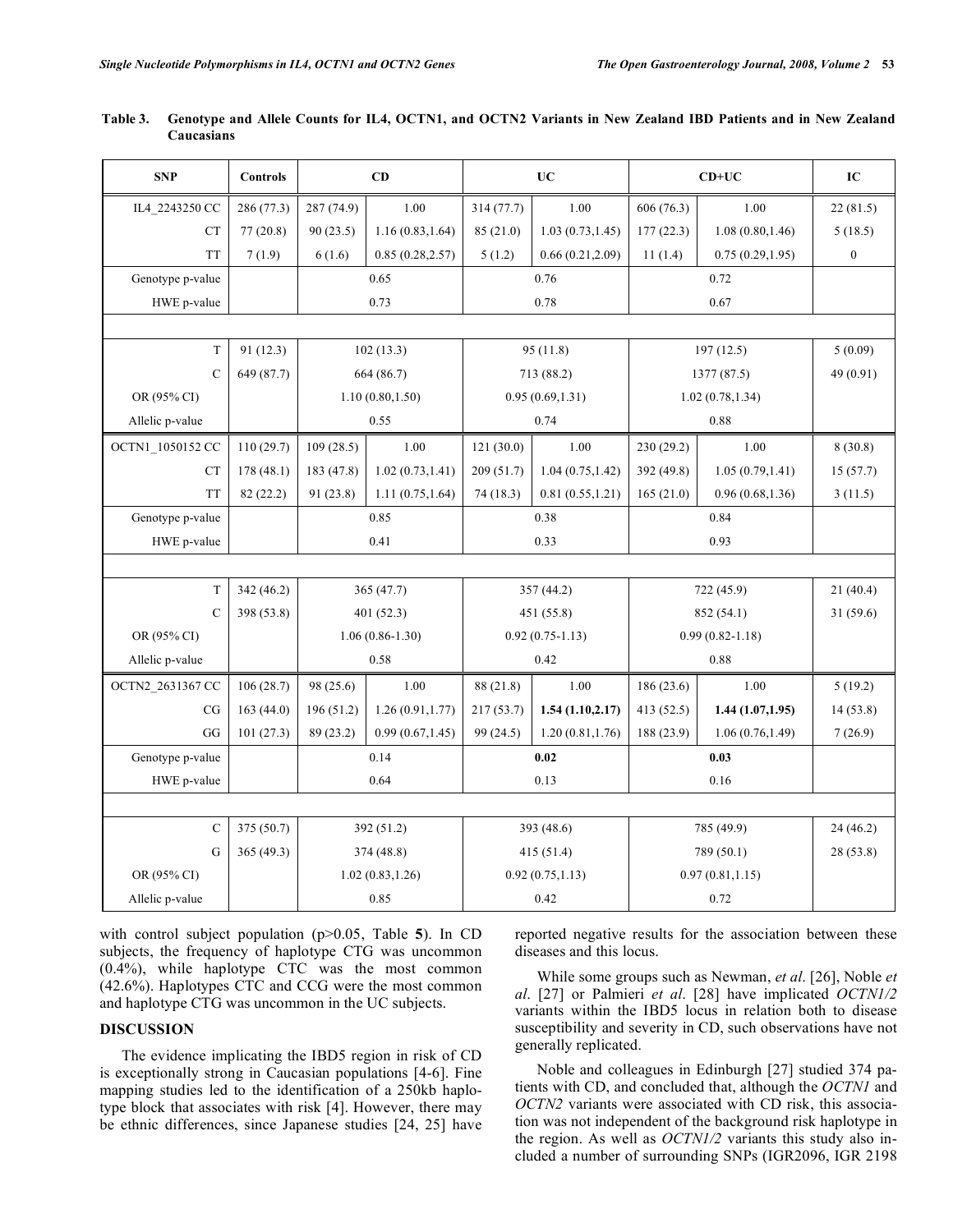**Table 4. Allelic Odds Ratios and 95% Confidence Intervals for Comparison of IL4, OCTN1, and OCTN2 Variants with IBD Status in New Zealand IBD Patients and Caucasians** 

|                            | <b>Allelic Odds Ratios and 95%</b><br><b>Confidence Intervals for</b><br>Comparison of IL4 2243250 SNP |                       | <b>Allelic Odds Ratios and 95%</b><br><b>Confidence Intervals</b><br>for Comparison of<br><b>OCTN1_1050152 SNP</b> |               |                       |               | <b>Allelic Odds ratios and 95%</b><br><b>Confidence Intervals</b><br>for Comparison of<br><b>OCTN2-2631367 SNP</b> |               |                       |               |                           |               |
|----------------------------|--------------------------------------------------------------------------------------------------------|-----------------------|--------------------------------------------------------------------------------------------------------------------|---------------|-----------------------|---------------|--------------------------------------------------------------------------------------------------------------------|---------------|-----------------------|---------------|---------------------------|---------------|
|                            |                                                                                                        | <b>Crohns Disease</b> | <b>Ulcerative Colitis</b>                                                                                          |               | <b>Crohns Disease</b> |               | <b>Ulcerative Colitis</b>                                                                                          |               | <b>Crohns Disease</b> |               | <b>Ulcerative Colitis</b> |               |
|                            | <b>OR</b>                                                                                              | 95% CI                | <b>OR</b>                                                                                                          | 95% CI        | <b>OR</b>             | 95% CI        | <b>OR</b>                                                                                                          | 95% CI        | <b>OR</b>             | 95% CI        | <b>OR</b>                 | 95% CI        |
| Female                     | 0.82                                                                                                   | $0.56 - 1.20$         | 0.98                                                                                                               | $0.65 - 1.47$ | 1.06                  | $0.82 - 1.36$ | 1.23                                                                                                               | $0.95 - 1.60$ | 0.92                  | $0.72 - 1.18$ | 0.79                      | $0.61 - 1.03$ |
| Male                       | 1.11                                                                                                   | $0.67 - 1.83$         | 1.10                                                                                                               | $0.69 - 1.75$ | 0.79                  | $0.58 - 1.08$ | 0.94                                                                                                               | $0.70 - 1.26$ | 1.14                  | $0.83 - 1.56$ | 1.09                      | $0.82 - 1.46$ |
| Age at first diagnosis     |                                                                                                        |                       |                                                                                                                    |               |                       |               |                                                                                                                    |               |                       |               |                           |               |
| $0-16$ years               | 0.82                                                                                                   | $0.42 - 1.61$         | 1.31                                                                                                               | 0.51-3.38     | 0.74                  | $0.46 - 1.18$ | 1.38                                                                                                               | $0.78 - 2.45$ | 1.25                  | $0.78 - 2.00$ | 0.90                      | $0.51 - 1.58$ |
| $17-40$ years              | 0.90                                                                                                   | $0.63 - 1.29$         | 1.14                                                                                                               | $0.77 - 1.69$ | 0.96                  | $0.75 - 1.22$ | 1.12                                                                                                               | $0.87 - 1.43$ | 0.99                  | $0.78 - 1.26$ | 0.86                      | $0.67 - 1.10$ |
| >40 years                  | 0.95                                                                                                   | $0.63 - 1.42$         | 0.92                                                                                                               | $0.64 - 1.33$ | 1.00                  | $0.77 - 1.30$ | 1.04                                                                                                               | $0.82 - 1.32$ | 0.97                  | $0.74 - 1.26$ | 0.98                      | $0.77 - 1.25$ |
| CD location                |                                                                                                        |                       |                                                                                                                    |               |                       |               |                                                                                                                    |               |                       |               |                           |               |
| Ileal                      | 1.20                                                                                                   | $0.76 - 1.90$         |                                                                                                                    |               | 0.98                  | $0.76 - 1.26$ |                                                                                                                    |               | 0.81                  | $0.61 - 1.07$ |                           |               |
| Colonic                    | 0.84                                                                                                   | 0.58-1.22             |                                                                                                                    |               | 1.10                  | $0.83 - 1.46$ |                                                                                                                    |               | 0.99                  | $0.77 - 1.28$ |                           |               |
| Ileocolonic                | 0.80                                                                                                   | $0.50 - 1.28$         |                                                                                                                    |               | 0.72                  | $0.52 - 1.00$ |                                                                                                                    |               | 1.42                  | $1.02 - 1.97$ |                           |               |
| <b>UC</b> location         |                                                                                                        |                       |                                                                                                                    |               |                       |               |                                                                                                                    |               |                       |               |                           |               |
| Proctitis                  |                                                                                                        |                       | 0.88                                                                                                               | 0.59-1.32     |                       |               | 1.12                                                                                                               | $0.83 - 1.52$ |                       |               | 0.80                      | $0.61 - 1.05$ |
| Left colon                 |                                                                                                        |                       | 1.28                                                                                                               | $0.78 - 2.11$ |                       |               | 0.93                                                                                                               | $0.72 - 1.21$ |                       |               | 0.93                      | $0.69 - 1.26$ |
| Pancolitis                 |                                                                                                        |                       | 1.05                                                                                                               | $0.70 - 1.58$ |                       |               | 1.27                                                                                                               | 0.96-1.67     |                       |               | 1.02                      | $0.79 - 1.33$ |
| CD Behavior                |                                                                                                        |                       |                                                                                                                    |               |                       |               |                                                                                                                    |               |                       |               |                           |               |
| Inflammatory               | 0.93                                                                                                   | $0.65 - 1.33$         |                                                                                                                    |               | 1.00                  | $0.79 - 1.26$ |                                                                                                                    |               | 0.99                  | 0.78-1.25     |                           |               |
| Stricturing                | 0.89                                                                                                   | 0.58-1.37             |                                                                                                                    |               | 0.76                  | $0.50 - 1.16$ |                                                                                                                    |               | 0.94                  | $0.71 - 1.25$ |                           |               |
| Penetrating                | 0.89                                                                                                   | $0.48 - 1.66$         |                                                                                                                    |               | 0.95                  | $0.71 - 1.27$ |                                                                                                                    |               | 1.24                  | $0.81 - 1.90$ |                           |               |
| Ileal/Stricturing          | 1.10                                                                                                   | $0.63 - 1.91$         |                                                                                                                    |               | 1.15                  | $0.81 - 1.63$ |                                                                                                                    |               | 0.76                  | $0.54 - 1.07$ |                           |               |
| Colonic/Inflammatory       | 0.97                                                                                                   | $0.64 - 1.47$         |                                                                                                                    |               | 1.02                  | $0.78 - 1.34$ |                                                                                                                    |               | 0.98                  | $0.75 - 1.28$ |                           |               |
|                            |                                                                                                        |                       |                                                                                                                    |               |                       |               |                                                                                                                    |               |                       |               |                           |               |
| Any relative with IBD      | 0.61                                                                                                   | $0.38 - 0.98$         | 0.76                                                                                                               | $0.45 - 1.28$ | 0.84                  | $0.59 - 1.19$ | 0.74                                                                                                               | $0.51 - 1.07$ | 1.13                  | $0.80 - 1.60$ | 1.20                      | 0.83-1.74     |
| Bowel resection            | 0.72                                                                                                   | $0.49 - 1.06$         | 1.08                                                                                                               | $0.61 - 1.90$ | 0.94                  | $0.72 - 1.23$ | 1.15                                                                                                               | $0.80 - 1.65$ | 0.97                  | $0.74 - 1.27$ | 0.84                      | $0.59 - 1.20$ |
| Smoker at diagnosis        | 0.78                                                                                                   | $0.50 - 1.23$         | 0.83                                                                                                               | $0.45 - 1.52$ | 0.97                  | $0.71 - 1.33$ | 1.42                                                                                                               | $0.92 - 2.18$ | 0.99                  | $0.72 - 1.35$ | 0.75                      | $0.49 - 1.15$ |
| Ever used immunomodulators | 0.90                                                                                                   | $0.63 - 1.29$         | 1.19                                                                                                               | $0.70 - 2.03$ | 0.87                  | $0.69 - 1.10$ | 1.06                                                                                                               | $0.76 - 1.47$ | 1.04                  | $0.82 - 1.32$ | 0.90                      | $0.65 - 1.25$ |
| Any EIMs                   | 0.65                                                                                                   | $0.40 - 1.05$         | 1.05                                                                                                               | $0.59 - 1.88$ | 1.01                  | $0.71 - 1.43$ | 0.78                                                                                                               | $0.54 - 1.13$ | 0.92                  | $0.65 - 1.31$ | 1.17                      | $0.81 - 1.70$ |

and IGR2230) that failed to associate independently of the *OCTN1/2* variants.

 The IBD5 locus or *OCTN1/2* variants have also previously been associated with specific disease locations, but not the same as in the present study. Armuzzi *et al*. [28] reported association of perianal CD with the IBD5 locus in a UK study. The IBD5 region has also been associated with markers of more severe disease such as progression to structuring or penetrating CD and need for surgery in an Edinburgh population [29]. Russell *et al*. [30] also suggested that the *OCTN* T/C haplotype was a marker for more severe CD in a pediatric population, as individuals carrying this haplotype showed lower height, weight and body mass index (BMI) when diagnosed. Data from the Italian population studied by Latiano *et al*. [31] also suggested that the IBD5 locus was related to more severe CD behaviour, although the effect may have partly been through the combination with *CARD15 (NOD2)* risk alleles rather than by IBD5 locus alone.

 The enormous variability in data from different populations, even of the same ethnicity, has led to the suggestion that the IBD5 locus may be a susceptibility allele that is exceptionally susceptible to gene-gene and gene-environmental influences [10]. Because ET concentrations found in tissues and foods are in the nanomolar to micromolar range, Taubert *et al*. [14] suggested that carriers of the 503F allele accumulate higher ET concentrations in *OCTN1* expressing cells, that may constitute a possible risk factor for CD. Certainly, there have been several reports of an association with *NOD*2 [6, 7, 32], although this interaction was non-significant in our own population. The *OCTN1* and *OCTN2* genes would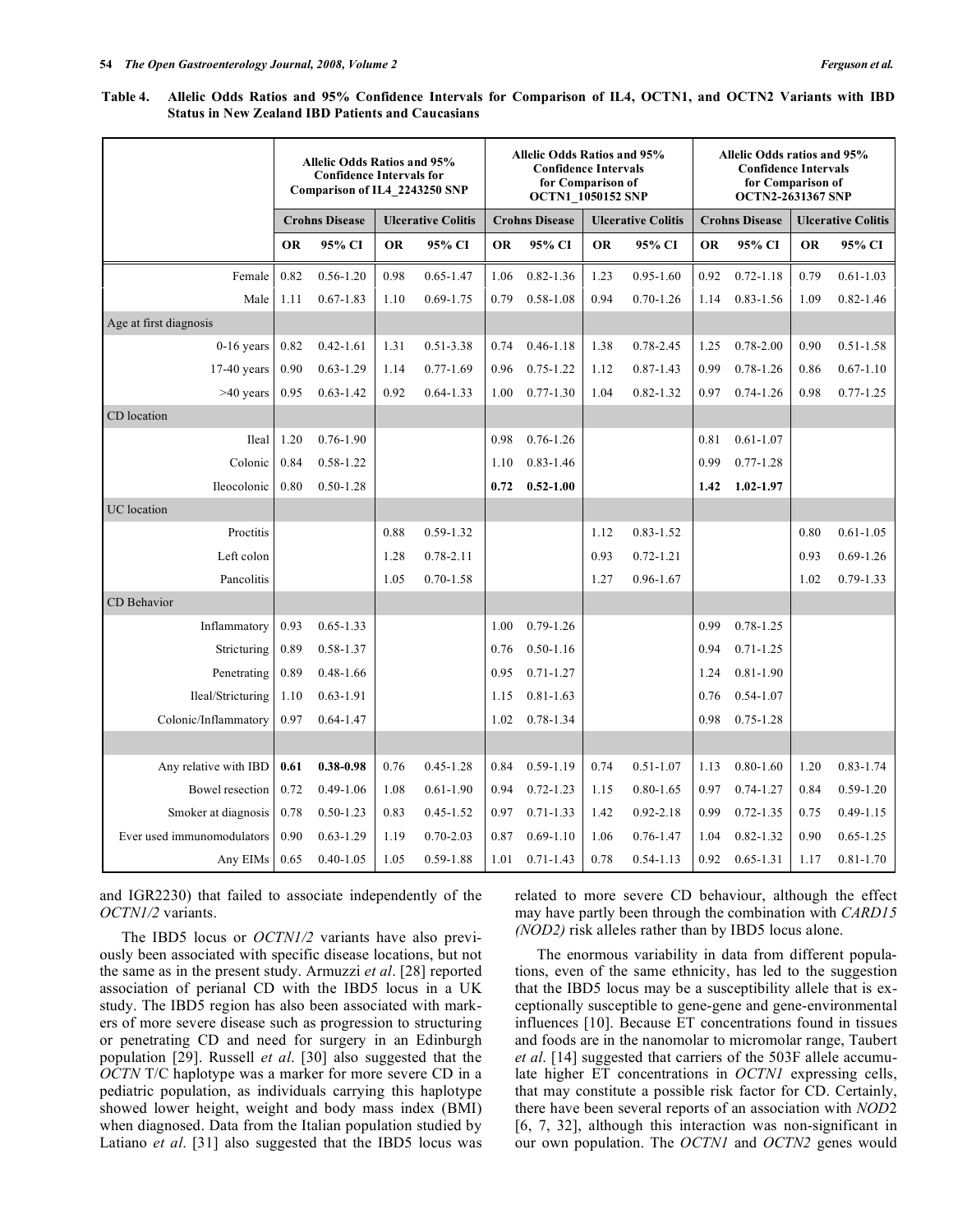|            | Haplotype         | <b>Case Subject</b><br>Frequency (%) | <b>Control Subject</b><br>Frequency (%) | Hap-<br><b>Score</b> | Haplotype-Specific<br><b>Scores p Value</b> | <b>Global Score Statistics</b>          |
|------------|-------------------|--------------------------------------|-----------------------------------------|----------------------|---------------------------------------------|-----------------------------------------|
| Crohn's    | Three SNPs across |                                      |                                         |                      |                                             |                                         |
| Disease    | region            |                                      |                                         |                      |                                             |                                         |
|            | IL4, OCTN1,       | 4.3                                  | 5.0                                     | $-0.71$              | 0.48                                        | $\chi^2$ = 3.12, df = 6, p value = 0.79 |
|            | OCTN <sub>2</sub> | 0.4                                  | 0.7                                     | $-0.44$              | 0.66                                        |                                         |
|            | CCC               | 8.8                                  | 9.8                                     | $-0.22$              | 0.82                                        |                                         |
|            | <b>CTG</b>        | 39.5                                 | 38.9                                    | $-0.005$             | 0.99                                        |                                         |
|            | <b>TCG</b>        | 42.6                                 | 43.2                                    | $4e-05$              | 0.99                                        |                                         |
|            | CCG               | 2.3                                  | 4.1                                     | 1.46                 | 0.15                                        |                                         |
|            | <b>CTC</b>        |                                      |                                         |                      |                                             |                                         |
|            | <b>TTC</b>        |                                      |                                         |                      |                                             |                                         |
| Ulcerative | Three SNPs across |                                      |                                         |                      |                                             |                                         |
| Colitis    | region            |                                      |                                         |                      |                                             |                                         |
|            | IL4, OCTN1,       | 41.1                                 | 43.2                                    | $-0.81$              | 0.42                                        | $\chi^2$ = 6.59, df = 7, p value = 0.47 |
|            | OCTN <sub>2</sub> | 9.8                                  | 8.2                                     | $-0.75$              | 0.45                                        |                                         |
|            | <b>CTC</b>        | 4.2                                  | 5.0                                     | $-0.45$              | 0.65                                        |                                         |
|            | <b>TCG</b>        | 0.5                                  | 0.7                                     | $-0.20$              | 0.84                                        |                                         |
|            | CCC               | 2.3                                  | 2.3                                     | $-0.17$              | 0.87                                        |                                         |
|            | <b>CTG</b>        | 42.4                                 | 38.9                                    | 1.21                 | 0.23                                        |                                         |
|            | <b>TTC</b>        | 1.1                                  | 0.2                                     | 1.71                 | 0.09                                        |                                         |
|            | CCG               |                                      |                                         |                      |                                             |                                         |
|            | <b>TCC</b>        |                                      |                                         |                      |                                             |                                         |

#### **Table 5a. Haplotype Analysis of three-SNPs and IBD Status in New Zealand IBD Patients and Caucasians**

## **Table 5b. Haplotype Analysis of two-SNP Haplotypes and IBD Status in New Zealand IBD Patients and Caucasians**

|                    | Haplotype       | <b>Case Subject Fre-</b><br>quency $(\% )$ | Control<br>Subject<br>Frequency $(\% )$ | Hap-<br><b>Score</b> | Haplotype-Specific<br><b>Scores p Value</b> | <b>Global Score Statistics</b>          |
|--------------------|-----------------|--------------------------------------------|-----------------------------------------|----------------------|---------------------------------------------|-----------------------------------------|
| Crohn's<br>Disease | Two SNPs across |                                            |                                         |                      |                                             |                                         |
|                    | region          |                                            |                                         |                      |                                             |                                         |
|                    | OCTN1, OCTN2    | 4.3                                        | 5.1                                     | $-0.81$              | 0.42                                        | $\chi^2$ = 0.77, df = 3, p value = 0.86 |
|                    | CC              | 48.3                                       | 48.6                                    | $-0.12$              | 0.90                                        |                                         |
|                    | CG              | 46.6                                       | 45.5                                    | 0.21                 | 0.84                                        |                                         |
|                    | TG              | 0.8                                        | 0.7                                     | 0.43                 | 0.67                                        |                                         |
|                    | TC              |                                            |                                         |                      |                                             |                                         |
| Ulcerative         | Two SNPs across |                                            |                                         |                      |                                             |                                         |
| Colitis            | region          |                                            |                                         |                      |                                             |                                         |
|                    | OCTN1, OCTN2    | 5.2                                        | 5.2                                     | $-0.83$              | 0.41                                        | $\chi^2$ = 0.71, df = 3, p value = 0.87 |
|                    | TC              | 50.6                                       | 48.6                                    | 0.05                 | 0.96                                        |                                         |
|                    | CC              | 43.4                                       | 45.5                                    | 0.14                 | 0.89                                        |                                         |
|                    | TG              | 0.8                                        | 0.7                                     | 0.77                 | 0.44                                        |                                         |
|                    | CG              |                                            |                                         |                      |                                             |                                         |

seem to be prime candidates for the study of possible genediet interactions in Caucasian populations in New Zealand.

# **CONCLUSIONS**

 We conclude that these genes (*IL4, OCTN1 and OCTN2*), *per se*, are not significant risk factors for Inflammatory Bowel Disease in the New Zealand population.

# **ACKNOWLEDGEMENT**

 Grant Support: "Nutrigenomics: Tailoring New Zealand foods to people's genes" New Zealand Foundation for Research Science and Technology (FRST) grant C02X0403.

# **REFERENCES**

[1] Baumgart DC, Sandborn WJ. Inflammatory bowel disease: clinical aspects and established and evolving therapies. Lancet 2007; 369: 1641-57.